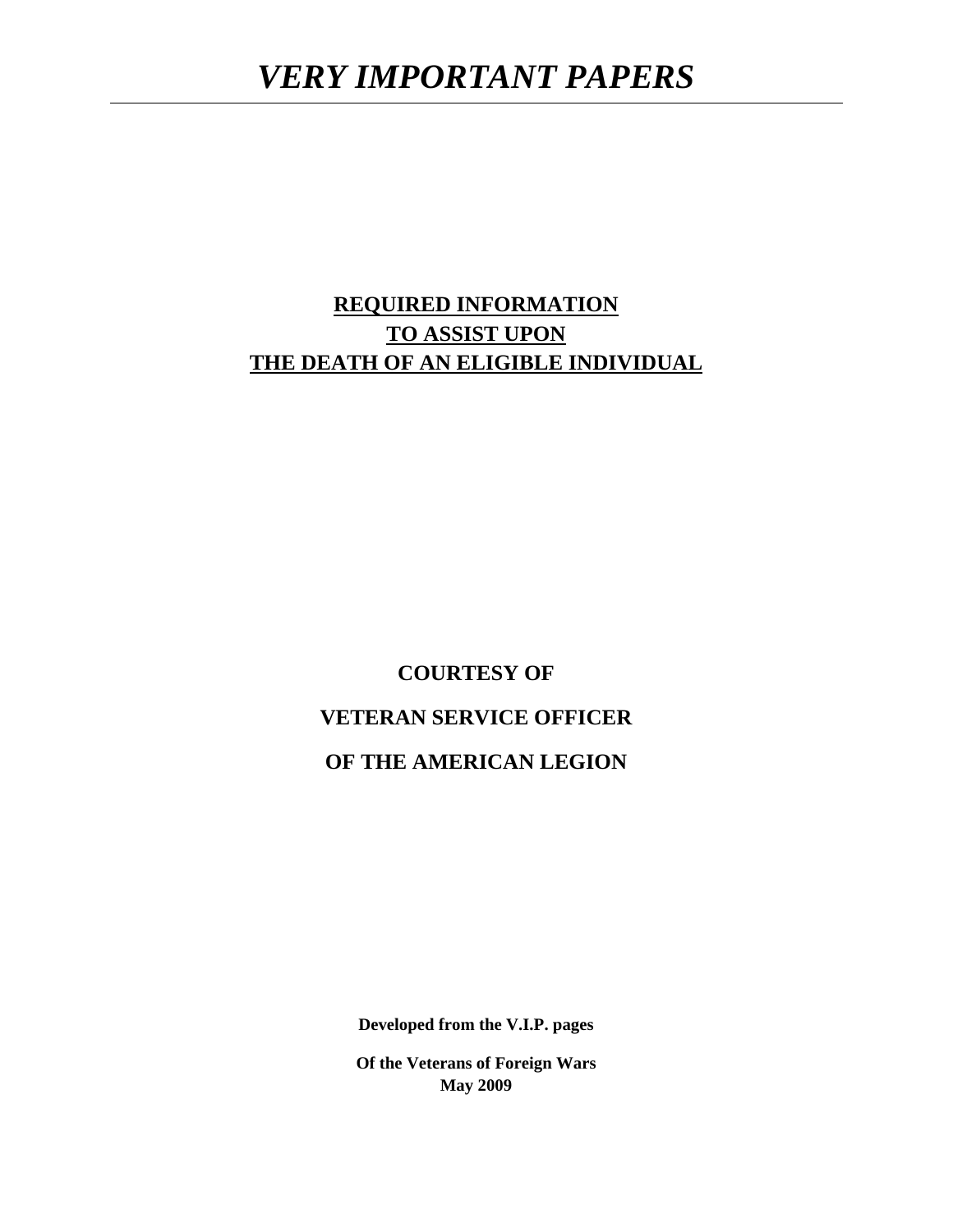# **CALIFORNIA NATIONAL CEMETERIES**

**Contact your American Legion Service Officer for current the telephone numbers associated with the following locations:** 

**Los Angeles National Cemetery (Closed) \* 950 South Sepulveda Blvd. Los Angeles, CA 90049** 

**Ft. Rosecrans National Cemetery\*\* Point Loma, P.O. Box 6237 San Diego, CA 92106** 

**Golden Gate National Cemetery\*\*\* 1300 Sneath Lane San Bruno, CA 94066** 

**Riverside National Cemetery\*\*\* 23495 Van Buren Blvd. Riverside, CA 92518** 

**San Joaquin Valley National Cemetery 32053 West McCabe Road Gustine, CA 95322** 

- **\* Available only for casket burial of eligible survivors of family members already interred; "Closed Cemetery"**
- **\*\* Space available only for cremated remains.**

**\*\*\* Space also available for cremated remains to be placed in a columbarium.** 

**NOTE: Most closed National Cemeteries can still accept cremated remains for internment. Fullcasket gravesites occasionally become available in closed cemeteries, due to internment or relinquishment of gravesites reservations made prior to 1962. Therefore, contact the Cemetery Director for further information regarding your options.**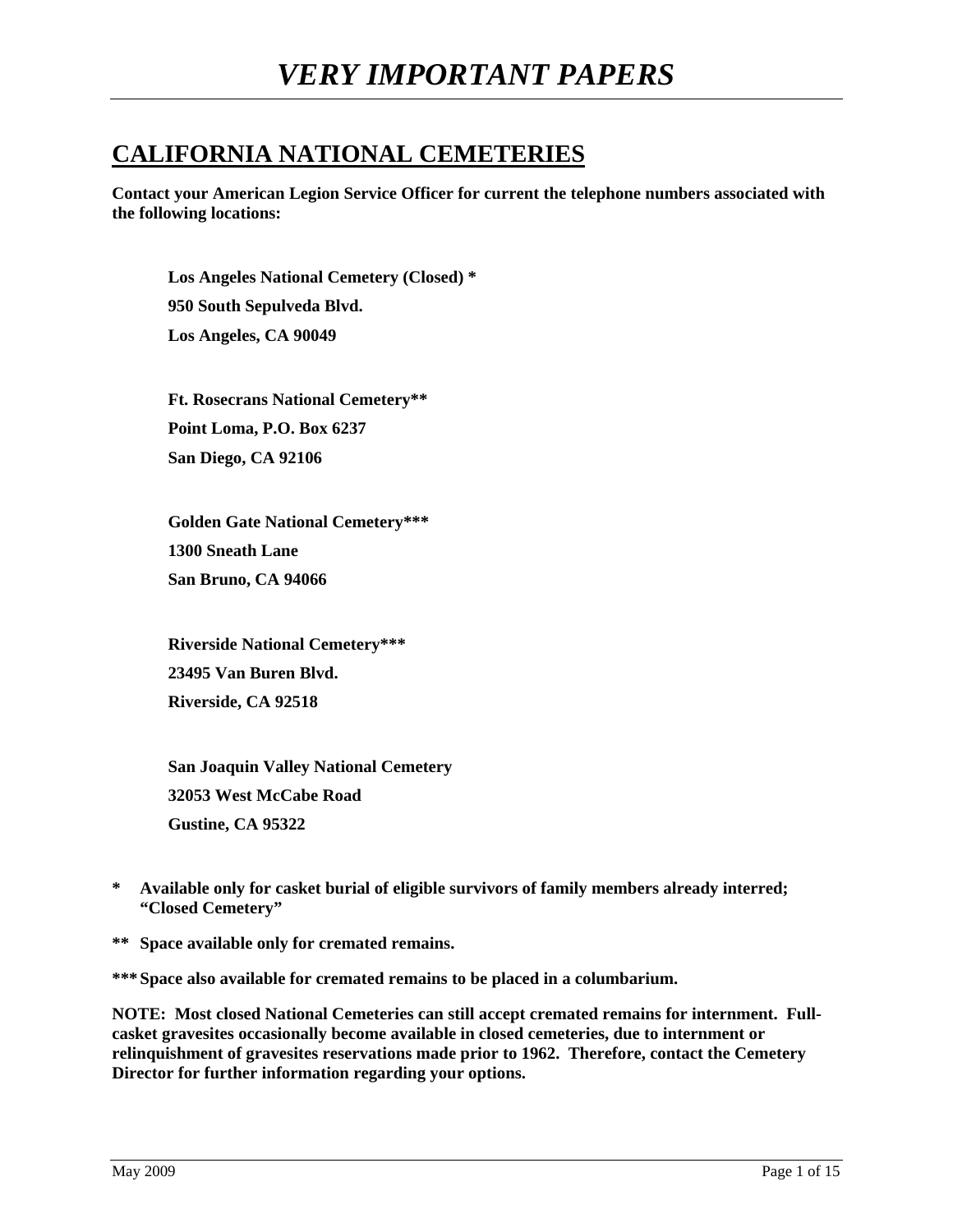**Documents to Support Very Important Papers:** 

- **DD Form 214 or discharged form**
- **Marriage License**
- **All Insurance Policies with current beneficiaries.**
- **Termination of previous marriages. Death or divorce (both parties to marriages).**
- **Birth Certificates of children under 18, or 18 through 21, if still in school.**
- **Last will and testament or living trust.**
- **Hero wills (no life support) must be notarized and witnessed.**

#### **ADDITIONAL INFORMATION**

**Upon the death of the eligible individual, contact your local American Legion Service Officer or Auxiliary for help, information, or referral services. The American Legion Department Service Officer contact phone numbers are listed on the back of this package; they have all the required forms plus the expertise to assist the claimant in filing for their benefits.** 

**"Honor the Dead by Helping the Living".**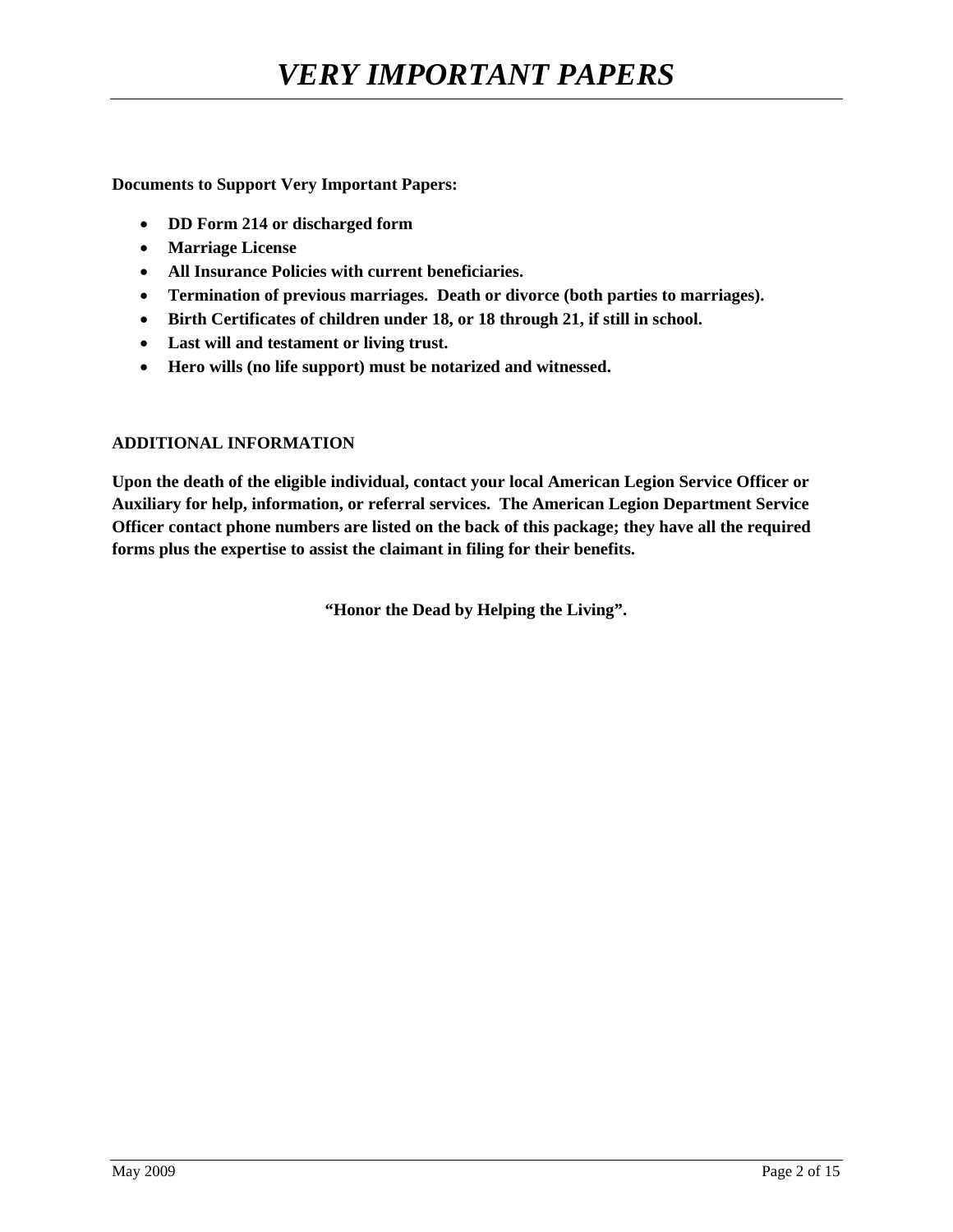# **PERSONAL AFFAIRS SHEET**

**In applying for widow's and dependency benefits, the following questions will need to be answered. In some cases, the wife or widow may not know the answers to these questions. Therefore, the American Legion Service Department suggests that every husband and wife helps each other to complete the questionnaire and then store it in a safe place with all your other important documents. The future welfare of surviving family members could depend on providing this very information.** 

#### **KEEP THIS INFORMATION WITH ALL OTHER DOCUMENTS TO SUPPORT THE PACKAGE.**

|                                       | Social Security $\#\_$ |  |
|---------------------------------------|------------------------|--|
|                                       |                        |  |
| <b>SERVICE INFORMATION OF VETERAN</b> |                        |  |
| <b>Entered Active Duty:</b>           |                        |  |
|                                       |                        |  |
| <b>Separated from Service:</b>        |                        |  |
|                                       |                        |  |
|                                       |                        |  |
|                                       |                        |  |
| <b>MARITAL INFORMATION</b>            |                        |  |
|                                       |                        |  |

**Furnish the following information about each of your previous marriages. A copy of the public or church record of your current marriage is also required.** 

**Number of times your present spouse has been married \_\_\_\_\_\_\_\_\_\_\_\_\_\_\_\_\_\_**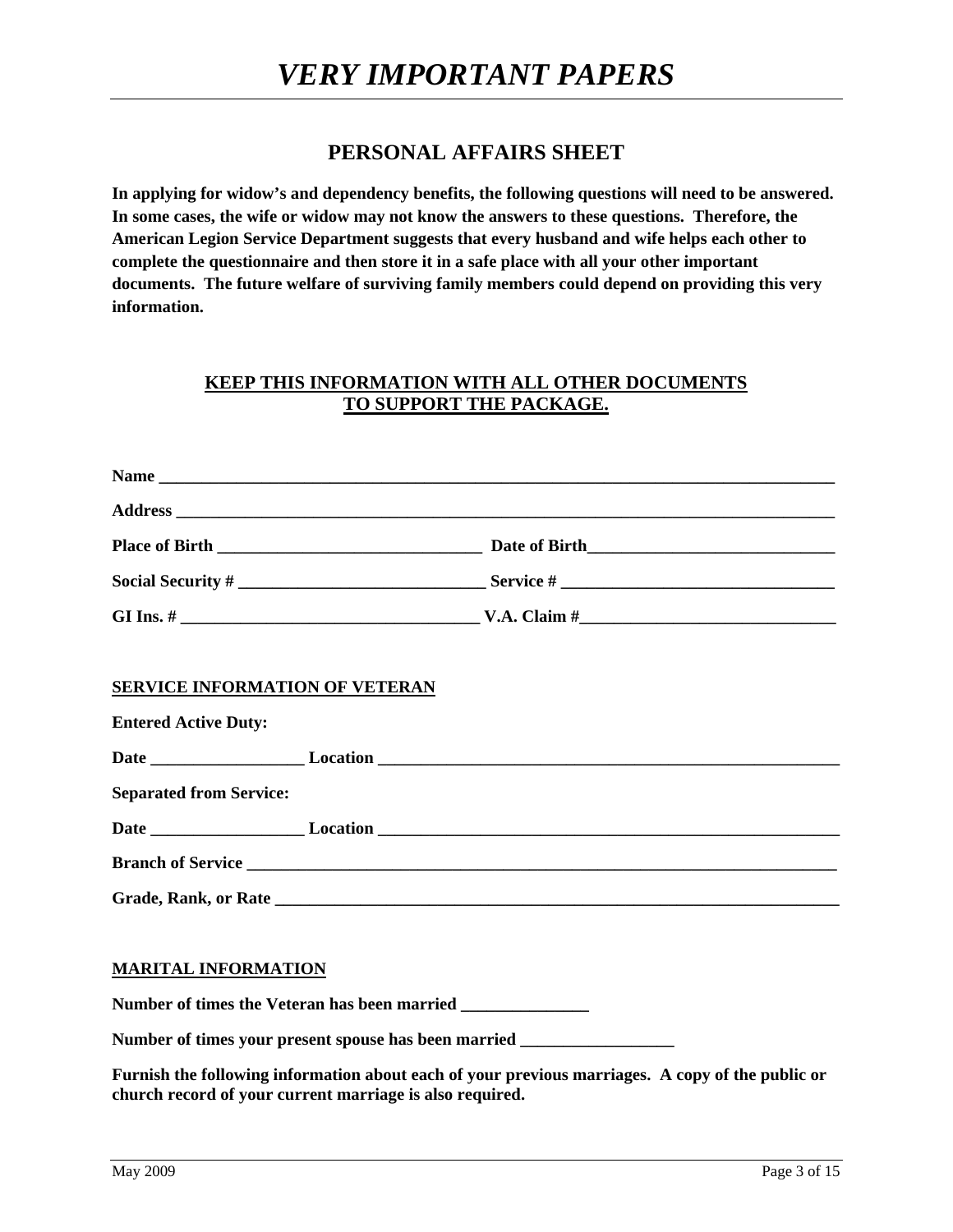# **VERY IMPORTANT PAPERS**

|                                        |                    | Furnish the following information about EACH previous marriage of your present spouse. |
|----------------------------------------|--------------------|----------------------------------------------------------------------------------------|
|                                        |                    |                                                                                        |
|                                        |                    |                                                                                        |
|                                        |                    |                                                                                        |
|                                        |                    |                                                                                        |
|                                        |                    |                                                                                        |
|                                        |                    |                                                                                        |
|                                        |                    |                                                                                        |
|                                        |                    |                                                                                        |
|                                        |                    |                                                                                        |
|                                        |                    |                                                                                        |
| <b>Information concerning children</b> |                    |                                                                                        |
| <b>Full Name of Children</b>           | <b>Birth Dates</b> | <b>Place of Birth</b>                                                                  |
|                                        |                    |                                                                                        |
|                                        |                    |                                                                                        |
|                                        |                    |                                                                                        |
|                                        |                    |                                                                                        |
|                                        |                    |                                                                                        |
|                                        |                    |                                                                                        |
|                                        |                    |                                                                                        |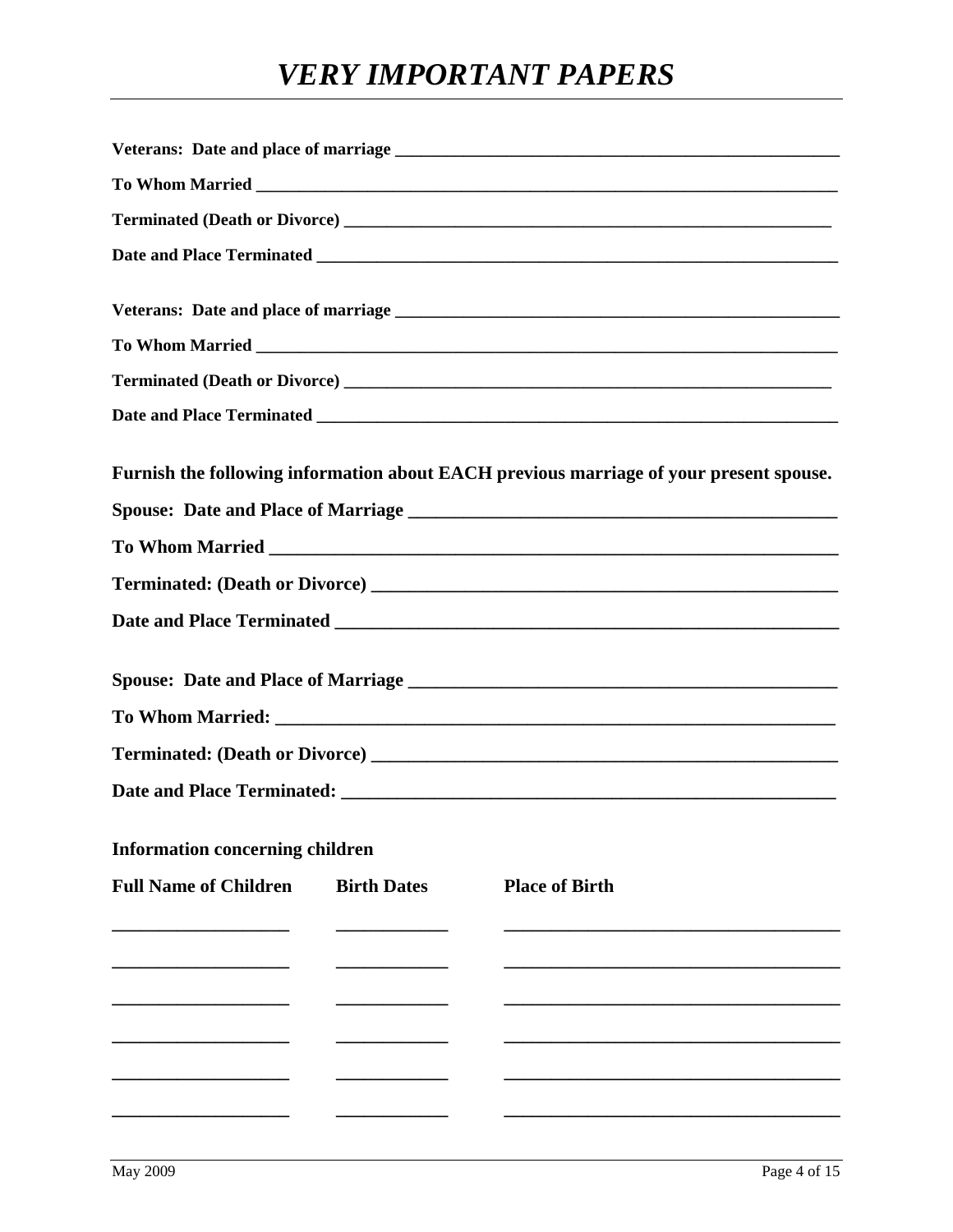**\_\_\_\_\_\_\_\_\_\_\_\_\_\_\_\_\_\_\_\_\_\_\_\_\_\_\_\_\_\_\_\_\_\_\_\_\_\_\_\_\_\_\_\_\_\_\_\_\_\_\_\_\_\_\_\_\_\_\_\_\_\_\_\_\_\_\_\_\_\_\_\_\_\_\_\_\_\_** 

**\_\_\_\_\_\_\_\_\_\_\_\_\_\_\_\_\_\_\_\_\_\_\_\_\_\_\_\_\_\_\_\_\_\_\_\_\_\_\_\_\_\_\_\_\_\_\_\_\_\_\_\_\_\_\_\_\_\_\_\_\_\_\_\_\_\_\_\_\_\_\_\_\_\_\_\_\_\_** 

**\_\_\_\_\_\_\_\_\_\_\_\_\_\_\_\_\_\_\_\_\_\_\_\_\_\_\_\_\_\_\_\_\_\_\_\_\_\_\_\_\_\_\_\_\_\_\_\_\_\_\_\_\_\_\_\_\_\_\_\_\_\_\_\_\_\_\_\_\_\_\_\_\_\_\_\_\_\_** 

**\_\_\_\_\_\_\_\_\_\_\_\_\_\_\_\_\_\_\_\_\_\_\_\_\_\_\_\_\_\_\_\_\_\_\_\_\_\_\_\_\_\_\_\_\_\_\_\_\_\_\_\_\_\_\_\_\_\_\_\_\_\_\_\_\_\_\_\_\_\_\_\_\_\_\_\_\_\_** 

#### **Names and Address of Custodial Parent of Children**

#### **USE ADDITIONAL SHEET FOR OTHER CHILDREN**

**If the Veteran has children by previous marriage and the widow wishes to include them in the claim, she must so state and include all pertinent information. If there are legally adopted children, helpless children, illegitimate children, or stepchildren who are to be included in the claim, information concerning them will be needed as well.** 

**If any assistance in compiling either this questionnaire or additional information is required, your American Legion Service Officer will be more than willing to assist you.** 

**\_\_\_\_\_\_\_\_\_\_\_\_\_\_\_\_\_\_\_\_\_\_\_\_\_\_\_\_\_\_\_\_\_\_\_\_\_\_\_\_\_\_\_\_\_\_\_\_\_\_\_\_\_\_\_\_\_\_\_\_\_\_\_\_\_\_\_\_\_\_\_\_\_\_\_\_\_\_** 

**\_\_\_\_\_\_\_\_\_\_\_\_\_\_\_\_\_\_\_\_\_\_\_\_\_\_\_\_\_\_\_\_\_\_\_\_\_\_\_\_\_\_\_\_\_\_\_\_\_\_\_\_\_\_\_\_\_\_\_\_\_\_\_\_\_\_\_\_\_\_\_\_\_\_\_\_\_\_** 

**\_\_\_\_\_\_\_\_\_\_\_\_\_\_\_\_\_\_\_\_\_\_\_\_\_\_\_\_\_\_\_\_\_\_\_\_\_\_\_\_\_\_\_\_\_\_\_\_\_\_\_\_\_\_\_\_\_\_\_\_\_\_\_\_\_\_\_\_\_\_\_\_\_\_\_\_\_\_** 

**\_\_\_\_\_\_\_\_\_\_\_\_\_\_\_\_\_\_\_\_\_\_\_\_\_\_\_\_\_\_\_\_\_\_\_\_\_\_\_\_\_\_\_\_\_\_\_\_\_\_\_\_\_\_\_\_\_\_\_\_\_\_\_\_\_\_\_\_\_\_\_\_\_\_\_\_\_\_** 

**\_\_\_\_\_\_\_\_\_\_\_\_\_\_\_\_\_\_\_\_\_\_\_\_\_\_\_\_\_\_\_\_\_\_\_\_\_\_\_\_\_\_\_\_\_\_\_\_\_\_\_\_\_\_\_\_\_\_\_\_\_\_\_\_\_\_\_\_\_\_\_\_\_\_\_\_\_\_** 

**\_\_\_\_\_\_\_\_\_\_\_\_\_\_\_\_\_\_\_\_\_\_\_\_\_\_\_\_\_\_\_\_\_\_\_\_\_\_\_\_\_\_\_\_\_\_\_\_\_\_\_\_\_\_\_\_\_\_\_\_\_\_\_\_\_\_\_\_\_\_\_\_\_\_\_\_\_\_** 

**\_\_\_\_\_\_\_\_\_\_\_\_\_\_\_\_\_\_\_\_\_\_\_\_\_\_\_\_\_\_\_\_\_\_\_\_\_\_\_\_\_\_\_\_\_\_\_\_\_\_\_\_\_\_\_\_\_\_\_\_\_\_\_\_\_\_\_\_\_\_\_\_\_\_\_\_\_\_** 

**\_\_\_\_\_\_\_\_\_\_\_\_\_\_\_\_\_\_\_\_\_\_\_\_\_\_\_\_\_\_\_\_\_\_\_\_\_\_\_\_\_\_\_\_\_\_\_\_\_\_\_\_\_\_\_\_\_\_\_\_\_\_\_\_\_\_\_\_\_\_\_\_\_\_\_\_\_\_** 

NOTES:

**IMPORTANT PHONE NUMBERS: \_\_\_\_\_\_\_\_\_\_\_\_\_\_\_\_\_\_\_\_\_\_\_\_\_\_\_\_\_\_\_\_\_\_\_\_\_\_\_\_\_\_\_\_\_\_** 

**American Legion Service Office, Sepulveda, VA facility. Tel: 1-818-891-7711, Ext. 9148.** 

**If either you or your spouse had previous marriages, it is important that you list how these marriages ended (death, divorce, annulment) and that you list the dates and places of termination, because the VA must have proof that your marriage to the Veteran was legal. A copy of his discharge papers is vital. It is recommended that all Legionnaires complete the personal affairs sheet. In the event of a Legionnaire's death, this completed V.I.P. Packet and the accompanying documents it references will help the American Legion Service Officer to better serve the survivors and expedite the filing of the claim.**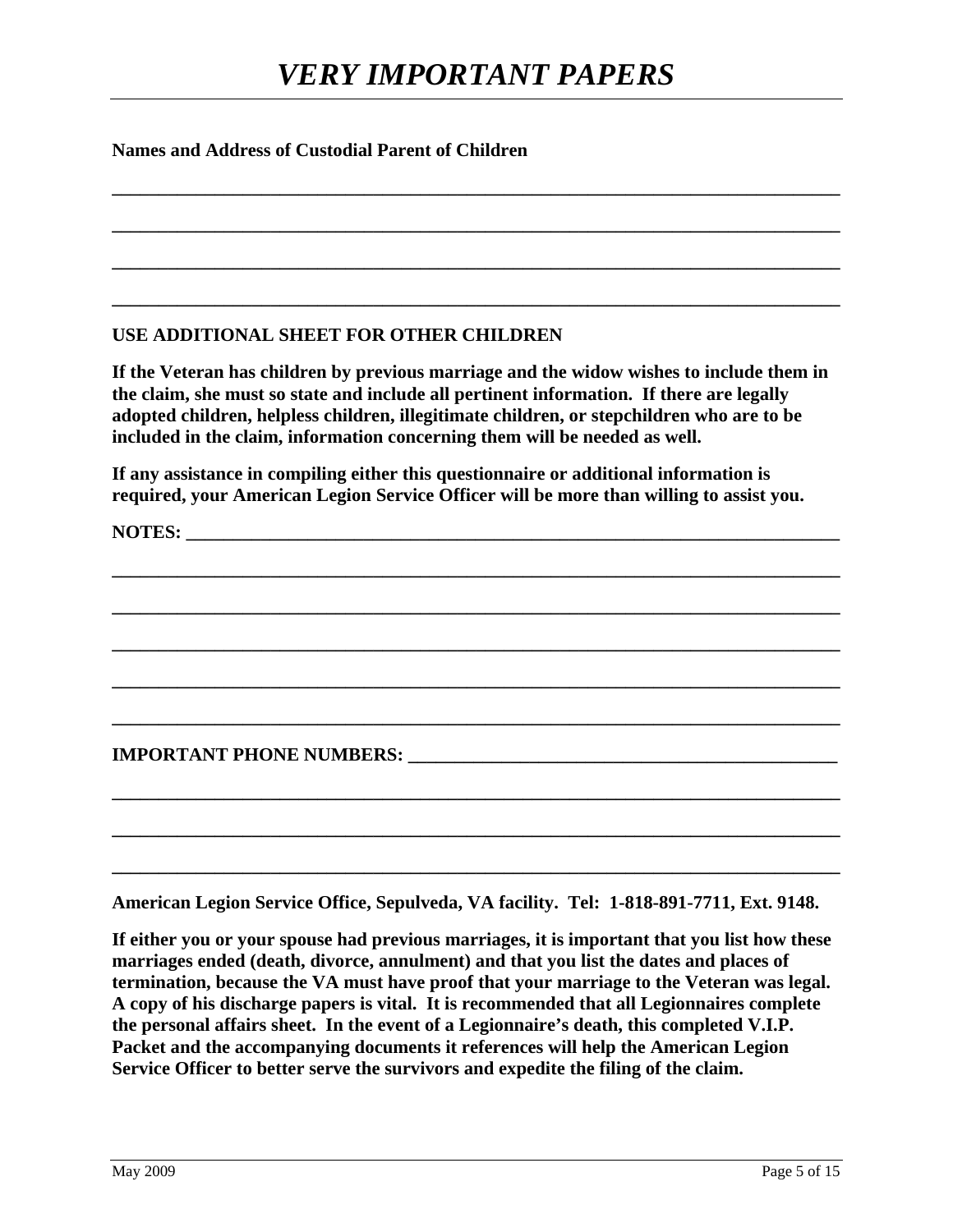# **VA OFFICE ON LINE NOW 24-HOURS PER DAY**

# **1-800-827-1000**

#### **Are you receiving all of your benefits to which you are entitled?**

**The VA has a new telephone assistance service that provides answers to frequently asked benefits questions, such as those regarding home loans, insurance, education benefits, compensation, and pension issues. The service is available to callers from any touch-tone phone. The system can record your name and address, so that application forms can be mailed to you the next business day. You can also speak to an on-hand counselor during normal business hours.** 

# **RETIRED SERVICEMAN'S WIDOW**

- **1. Service Record (DD-214)**
- **2. Discharge or Retirement Paper**
- **3. Government Insurance Certificate**
- **4. Marriage License**
- **5. Birth Certificates**
- **6. Divorce Papers**
- **7. Death Certificate will be required. NOTE: The funeral parlor will charge for extra copies. Instead, see your American Legion Service Officer; they can make copies of the original at no charge.**

#### **SEND NOTIFICATION OF DEATH TO RESPECTIVE SERVICE. The**

**addresses for the respective service change constantly, so contact your American Legion Service Officer or the Veterans Administration for the most current address and phone number.** 

### **REQUEST SURVIVORS BENEFIT APPLICATION FORM**

**Contact local Social Security Office** 

- **1. File for death allowance.**
- **2. Inquire into Social Security Benefits for survivors.**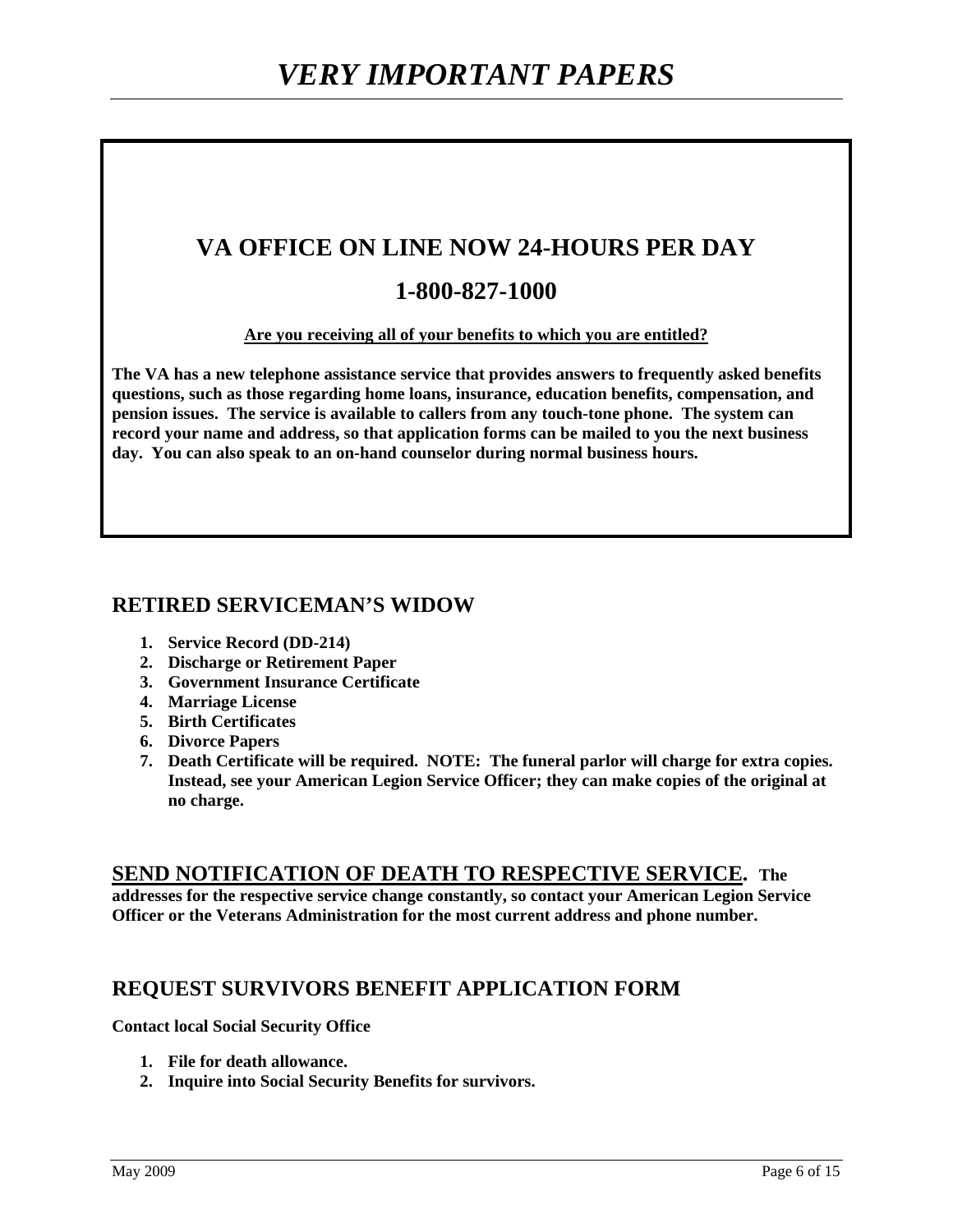**Contact Veterans Administration** 

- **1. File for headstone.**
- **2. File and claim GI insurance benefits.**
- **3. File for burial allowance. Due to a change in the law, only veterans receiving pension or compensation, or were eligible to draw compensation (retired service members with service connected disabilities) are entitled to burial allowance.**

**Contact your commercial insurance carriers and check for any last wills and testaments. This information should also be stored with this V.I.P. Packet.** 

**Change names on the following monetary instruments, titles, and deeds: bank accounts, safety deposit boxes, credit unions, savings bonds, automobiles, and real property.** 

**Turn in the Government ID card of the deceased and obtain a new card for yourself.**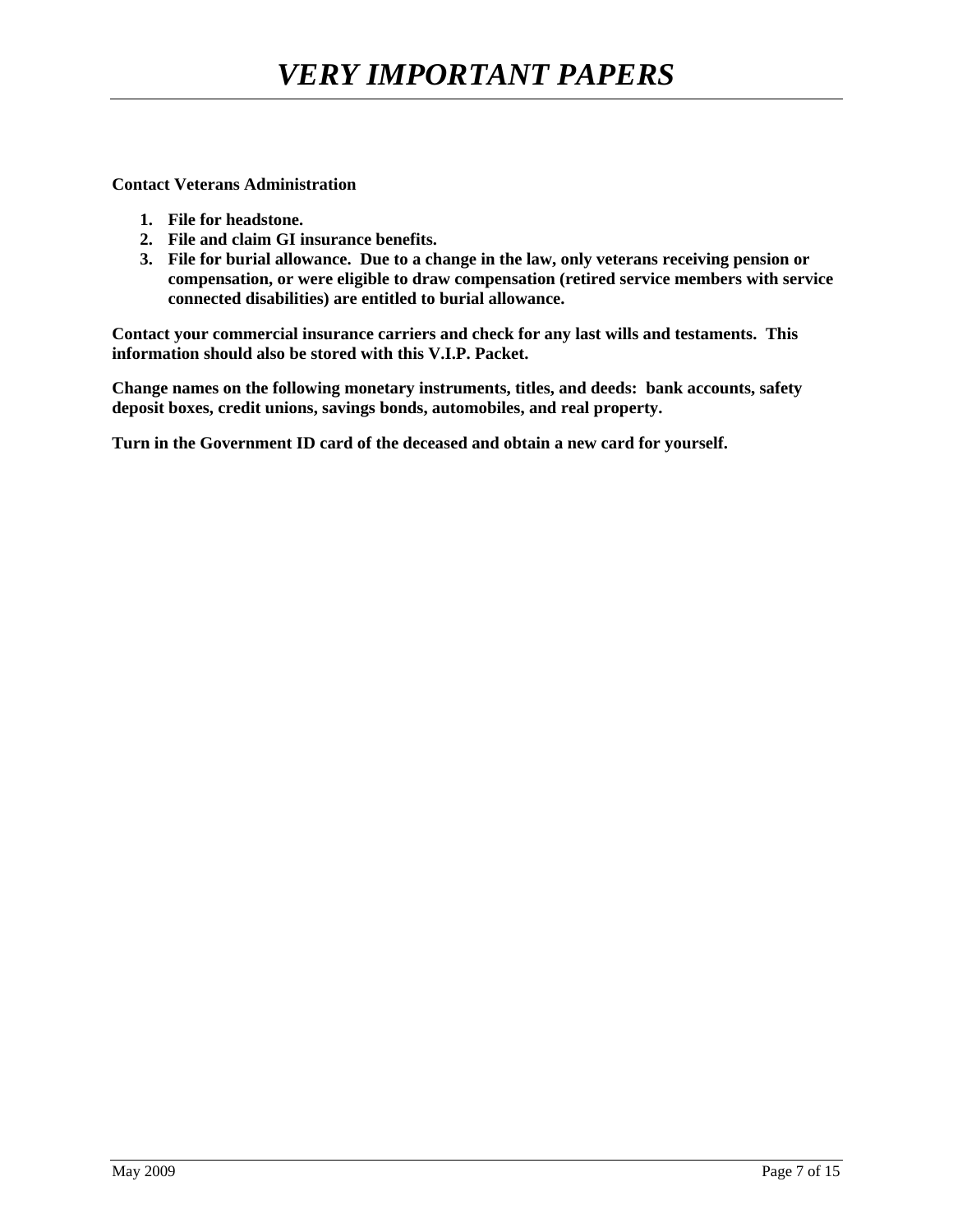# **BURIAL BENEFITS**

#### **Burial in National Cemeteries**

**VA Cemeteries: Service members who die on active duty and Veterans discharged under conditions other than dishonorable are eligible for burial in a VA National Cemetery. With certain exceptions, service beginning after Sept. 1, 1980, as an enlisted person, and after Oct. 16, 1981, as an officer, must be for a minimum duration of 24 consecutive months or the full period for which the person was called to active duty. Reservists and National Guard members are eligible if they were entitled to retirement pay at the time of death, or would have been entitled had they not been under age 60.** 

**Filipino Veterans: Certain Filipino Veterans of WWII, to include those who served in the Philippine Commonwealth Army (USAFFE) or recognized guerilla forces, may be eligible if the Veteran, at the time of death, was a citizen of the United States or an alien lawfully admitted for permanent residence in the United States who had resided in the United States.** 

**Spouses and Minor Children's Burial: Spouses and minor children of service members and eligible Veterans also may be buried in a National Cemetery. If a surviving spouse of an eligible Veteran remarries, and that marriage is terminated by death or dissolved by annulment or divorce, the surviving spouse is eligible for burial in a National Cemetery. Burial of minor children of eligible persons is limited to unmarried children under 21 years of age, or under 23 years of age if pursuing a full-time course of instruction at an approved educational institute. Eligible Veterans unmarried adult children who become physically or mentally disabled and incapable of self-support before reaching the age of 21, or 23 (if a full-time student), are also eligible for burial.** 

**Gravesites in National Cemeteries Cannot be Reserved: The Funeral Director or the next of kin makes internment arrangements for the eligible Veteran or dependant at the time of need by contacting the National Cemetery in which burial is desired. Reservations made under previous programs are honored. VA normally does not conduct burials on weekends. However, weekend callers will be directed to a National Cemetery that can schedule burials for the following week at all National Cemeteries.** 

**Arlington National Cemetery: The Department of the Army operates Arlington National Cemetery. Eligibility for burial is more restrictive than at other National Cemeteries. Information on Arlington National Cemetery burials may be found on the Internet at (http://www.arlingtoncemetery.org) or by writing to the Superintendent, Arlington National Cemetery, Arlington, VA 22111, or by calling (703) 695-3250.** 

**Department of the Interior and State Veterans Cemeteries: The two active National Cemeteries administered by the Department of Interior are Andersonville National Cemetery in Georgia and Andrew Johnson National Cemetery in Tennessee. Eligibility for burial is similar to VA cemetery eligibility. Cemeteries for Veterans also are operated by many states. Contact the state cemetery or state Veteran affairs office, as eligibility requirements for these cemeteries may differ from those for National Cemetery.**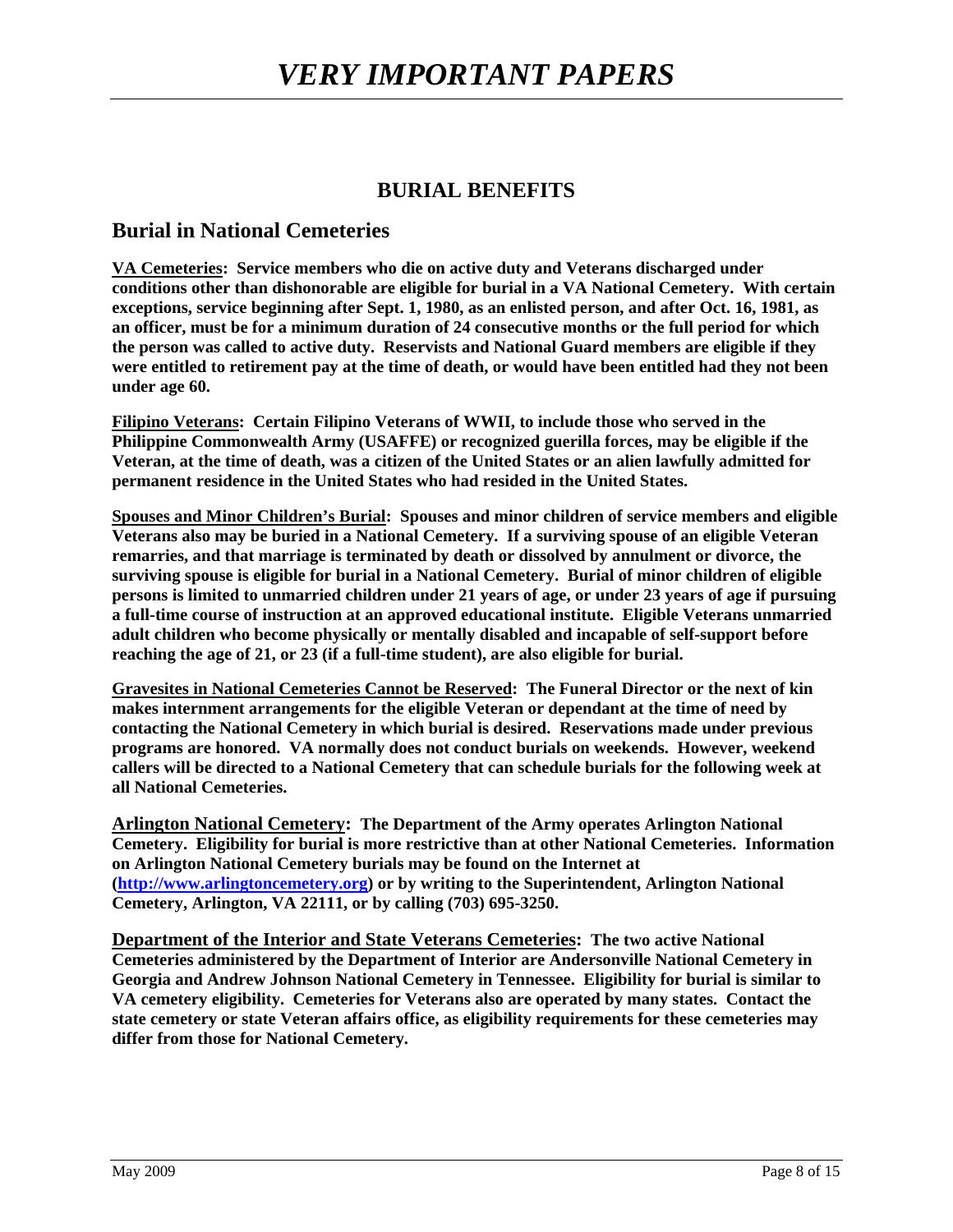# **Headstone and Markers**

**Upon request, VA furnishes headstones or markers worldwide and at no charge for the grave of an eligible Veteran or service member who dies while on active duty. VA also provides headstones or markers for spouses and dependents buried in military, state or national cemeteries, but not for those buried in private cemeteries. Flat bronze, granite, or marble markers and upright granite and marble headstones are available. In the case of national cemeteries, the style chosen must be consistent with existing monuments at the place of burial. Niche markers also are available to mark columbaria used for internment of cremated remains.** 

**Government furnished headstones and markers must be inscribed with the name of the deceased, branch of service, and the year of birth and death, in this order. Headstones and markers also may be inscribed with other items, including an authorized emblem of belief and, space permitting, additional text including military grade, rate or rank, war service such as "World War II", complete dates of birth and death, military awards, military organizations and civilian or Veteran affiliations. When buried or memorialization is in a national, state or military cemetery, the headstone or marker must be ordered through cemetery officials. To apply and to obtain specific information on available styles, contact the cemetery where the headstone or marker is to be placed.** 

**When burial occurs in a private cemetery, an application for a government-furnished headstone or marker must be made to VA. The government will ship the headstone or marker free of charge, but will not pay for its placement. Headstones and markers previously provided by the government may be replaced at government expense if badly deteriorated, illegible, stolen or vandalized.** 

**To apply, mail a completed VA Form 40-1330, Application for Standard Government Headstone or Marker for installation in a private of State Veterans Cemetery, along with a copy of the Veteran's military service discharge document (DD Form 214) to Memorial Programs Service (402E), Department of Veterans Affairs, 810 Vermont Avenue, NW, Washington, DC 20320-0001. Or Fax documents to 1-800-455-7143. Do not send original discharge documents as they will not be returned. For information and application instructions, visit (http://www.cem.va.org).** 

### **Memorial Headstones or Markers**

**VA provides memorial headstones or markers, bearing the inscription "In Memory of" as their first line, to memorialize eligible Veterans whose remains were not recovered or identified, were buried at sea, donated to science or cremated and scattered. Eligible dependents may be memorialized only in National cemeteries. To be memorialized, dependents do not need to be "outlived" the Veteran from whom their eligibility is based.** 

#### **Presidential Memorial Certificates**

**Certificates signed by the president are issued upon request to recognize the military service of honorably discharged deceased veterans. Next of kin, other relatives and friends may request Presidential Memorial Certificates in person at any VA regional office or by mail: Presidential Memorial Certificates (402E), National Cemetery Administration, 810 Vermont Avenue, NW Washington, DC 20420-0001. There is no preprinted form to complete or time limit for requesting these certificates, but requests should include a copy, but not the original, of the deceased Veteran's discharge document and clearly indicate to what address the certificate should be sent.**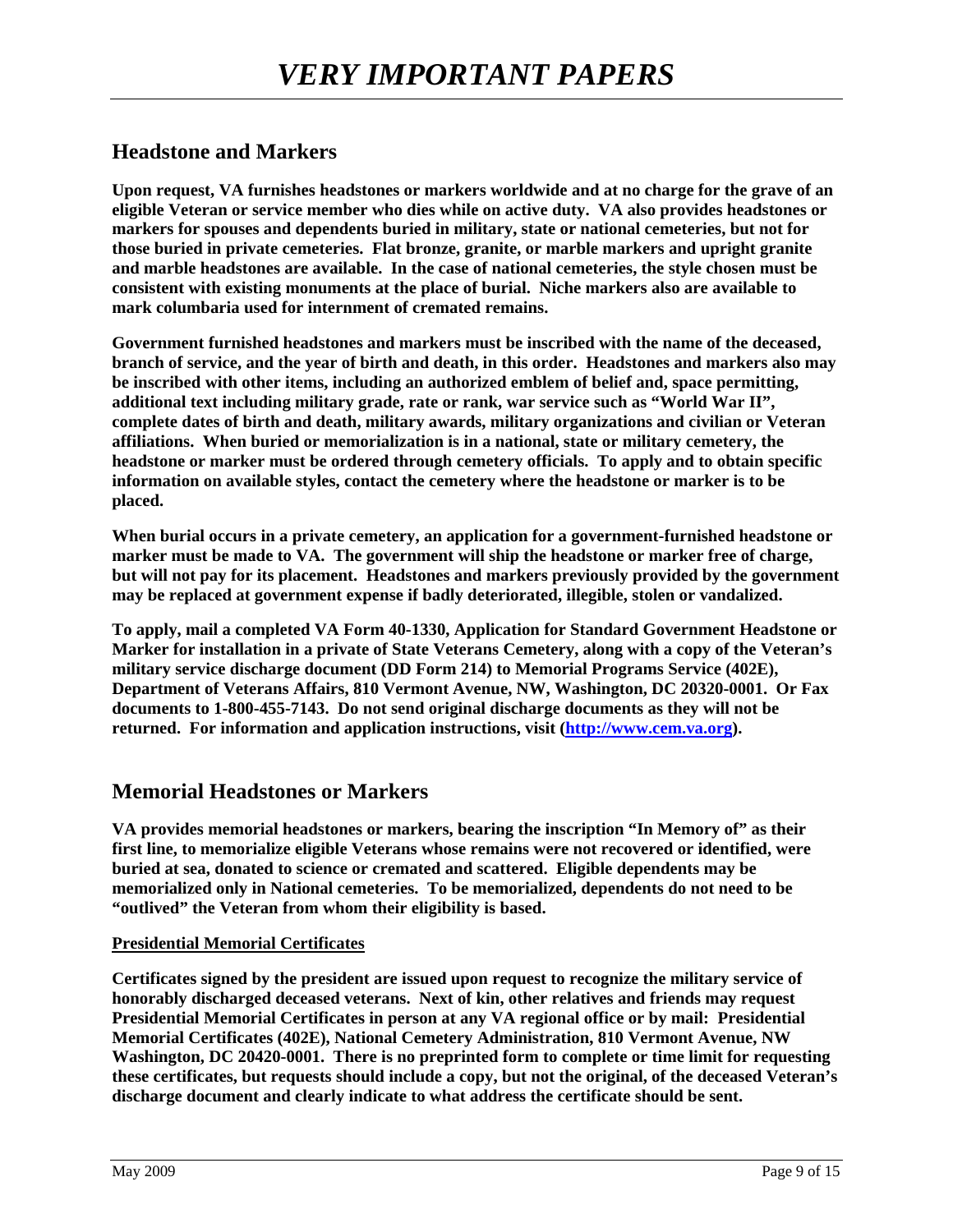**Additional information and a sample certificate can be found on the internet at http://www.cem.va.gov/pmc.htm.** 

# **Military Funeral Honors**

**Upon request, the Department of Defense will provide military funeral honors for the burial of military members and eligible veterans. A basic military funeral honors ceremony consists of the folding and presentation of the United States flag and the sounding of Taps by a bugler, if available, or electronic recording. A funeral honors detail to perform this ceremony consists of two or more uniformed members of the armed forces, with at least one member from the service in which the deceased veteran served.** 

**Military members on active duty or in the Selected Reserve are eligible for military funeral honors. Also eligible are former military members who served on active duty and departed under conditions other than dishonorable, former members of the Selected Reserve who completed at least one term of enlistment or period of initial obligated service and departed under conditions other than dishonorable, and former military members discharged from Selected Reserves due to a disability or aggravated in the line of duty.** 

**The Department of Defense maintains a toll-free telephone line (1-877-MIL-HONOR) for use by funeral directors only to request honors. Family members should inform their funeral director if they desire burials at VA national cemeteries. Veteran service organizations or volunteer groups may help provide honors. For more information, visit the military funeral honors Web page (http://www.militaryfuneralhonors.oed.mil).** 

#### **Burial Flags**

**VA will furnish a United States burial flag for memorialize the following individuals:** 

- **1) Veterans who served during wartime, or served after Jan 31, 1955; or**
- **2) Veterans who were entitled to retired pay for service in the reserves, or have been entitled to such pay but not for being under 60 years of age, or**
- **3) Members or former members of the Selected Reserves who served at least one enlistment or, in the case of an officer, the period of obligation, or were discharged for disability incurred or aggravated in the line of duty, or died while a member of the Selected Reserve.**

### **Reimbursement of Burial Expenses**

**VA will pay a burial allowance up to \$2,000 if the veteran's death is service-connected. In some instances, VA also will pay the cost of transporting the remains of a service-disabled veteran to the national cemetery nearest the home of a deceased that has available gravesites. In such cases, the person who bore the veteran's burial expense may claim reimbursement from VA. There is no time limit for filing reimbursement claims in serviceconnected death cases.**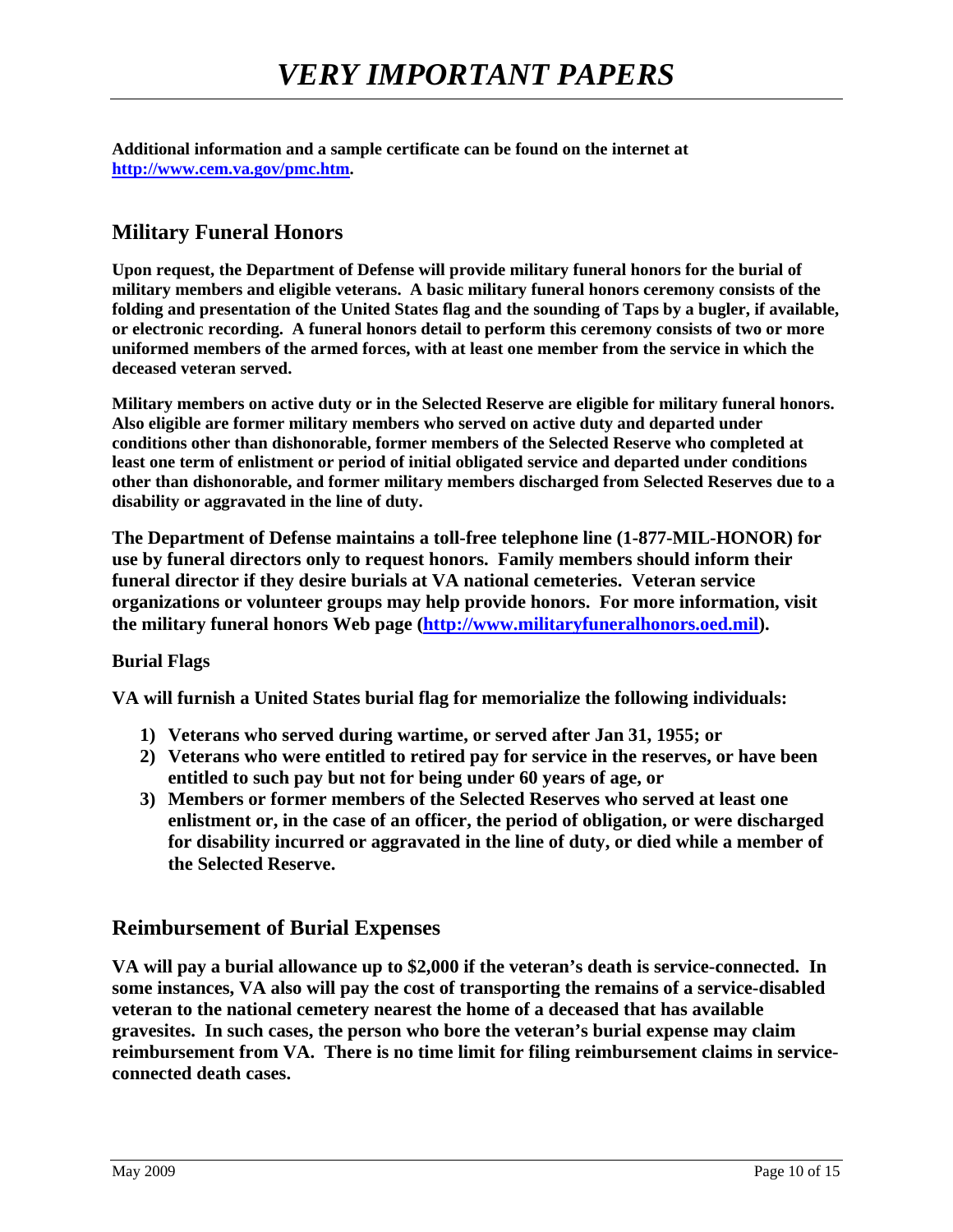**VA will pay a \$300 burial and funeral expense allowance for veterans who, at time of death, were entitled to receive pension or compensation or would have been entitled to compensation but for receipt of military retirement pay. Eligibility also may be established when death occurs in a VA facility, a nursing home under VA contract or a state veterans nursing home. Additional costs of transportation of the remains may be paid. In nonservice-connected death cases, claims must be filed within two years after permanent burial or cremation.** 

**VA will pay a \$300 plot allowance when a veteran is not in a cemetery that is under the U.S. government jurisdiction under the following circumstances: the veteran was discharged from active duty because of disability incurred or aggravated in the line of duty; the veteran was in receipt of compensation or pension or would have been except for receiving military retired pay; or the veteran died in a VA facility.** 

**The \$300 plot allowance may be paid to the state if a veteran is buried without charge for the cost of a plot or internment in state-owned cemetery reserved solely for veteran burials. Burial expenses paid by the deceased's employer or a state agency will not be reimbursed. For information on monetary benefits, call 1-800-827-1000. Additional information about burial and memorial benefits may be obtained at any VA national cemetery, regional office**  or on the internet (http://www.cem.va.gov/). To check on the status of an application for **headstones or markers, call 1-800-697-6947.** 

### **Incarcerated Veterans**

**Persons convicted of a federal or state capital crime, and sentenced to death or life imprisonment without parole, are barred by law from burial or memorialization in a VA national cemetery or in Arlington National Cemetery, or from receiving a governmentfurnished headstone or marker, burial flag, or Presidential Memorial Certificate.** 

# **Department of Veteran Affairs**

### **Burial Allowance Benefits**

#### **What is a VA Burial Allowance?**

**A VA burial allowance is a partial reimbursement of an eligible Veteran's burial and funeral costs. When the cause of death is not service-connected, the reimbursement is generally described as two payments:** 

- **A burial and funeral expense allowance, and**
- **A plot internment allowance.**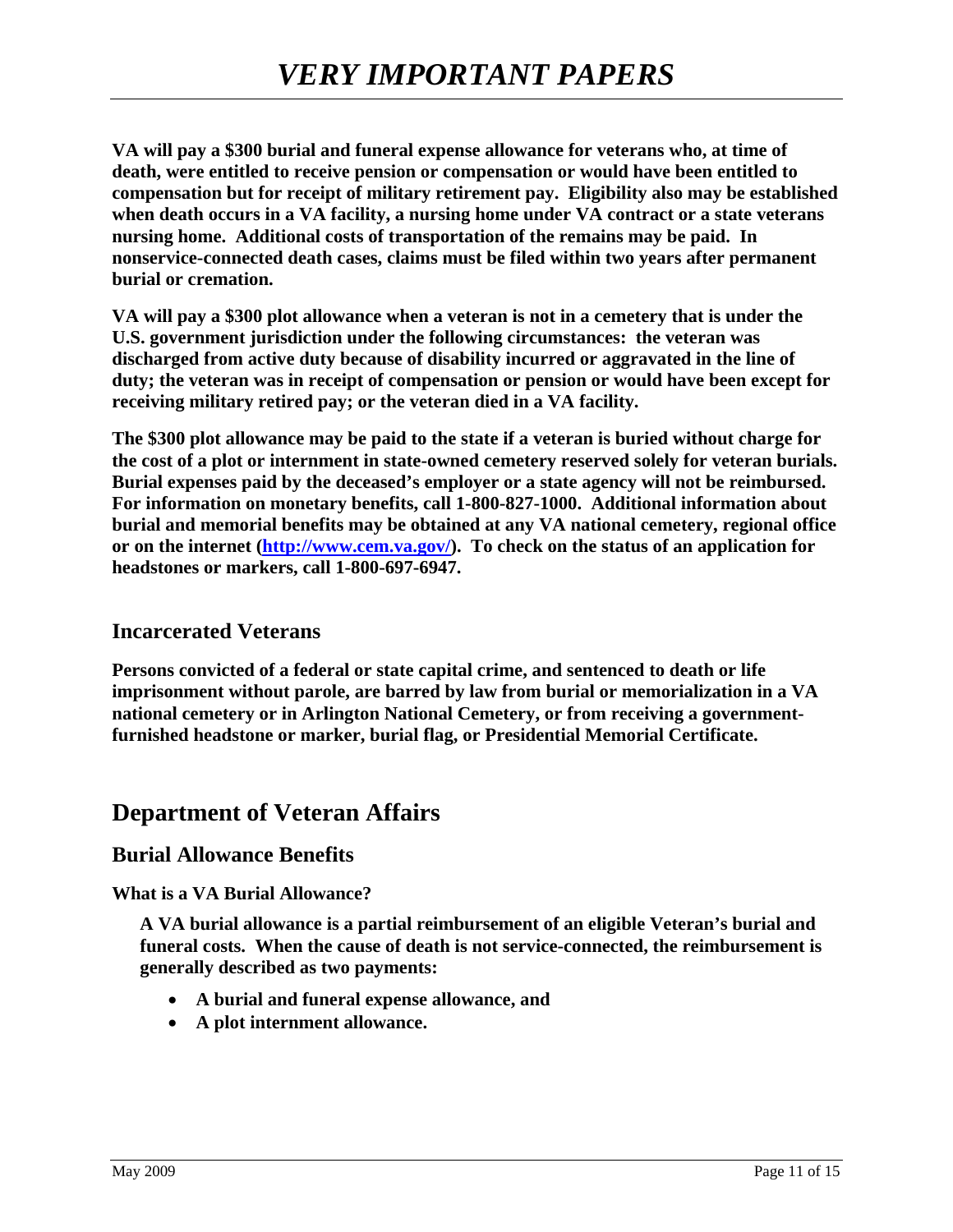#### **Who is Eligible?**

**You may be eligible for a VA burial allowance if:** 

- **You paid for a veteran's burial and funeral AND**
- **You have not been reimbursed by another government agency or some other source, such as the deceased veteran's employer AND**
- **The veteran was discharged under conditions other than dishonorable**

**In addition, at least one of the following must be met:** 

- **The veteran died because of a service-connected disability AND**
- **The veteran was getting VA pension or compensation at the time of death AND**
- **The veteran was entitled to receive VA pension or compensation but decided not to reduce his/her military retirement or disability pay**

**How Much Does VA Pay?** 

**Service-related death: VA will pay up to \$2,000 towards burial expenses. The veteran is buried in a VA national cemetery, some or all of the cost of moving the deceased may be reimbursed.** 

**Non-service-related: VA will pay up to \$300 toward burial and funeral expenses, and a \$300 plot internment allowance. If the death happened while the veteran was in a VA hospital or under contract nursing home care, the cost of moving the deceased may be reimbursed.** 

**How Can I Apply?** 

**You can apply by filling out VA Form 21-530, Application for Burial Allowance. You should attach proof of the veteran's military service (DD Form 214), a death certificate, and copies of funeral and burial bills you have paid.** 

#### **Related Benefits**

- **Burial in VA National Cemeteries**
- **Headstone and Markers**
- **Presidential Memorial Certificates**
- **Burial Flags**

**For More Information Call Toll-Free** 

**1-800-827-1000**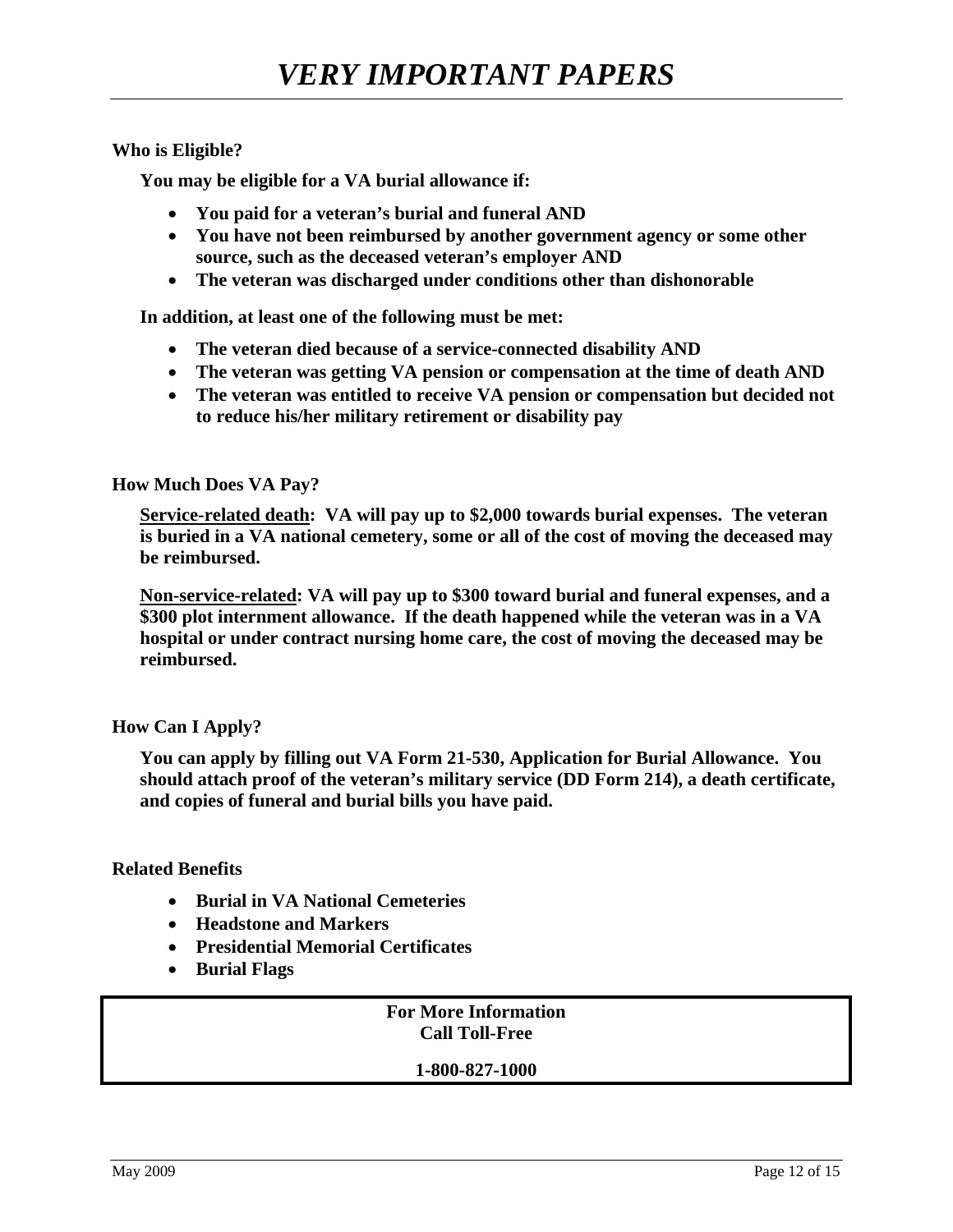# **MILITARY FUNERAL HONORS PROGRAM**

- **I. The Veteran Honors Program (VHP) is a federally mandated and state funded program to provide Military Funeral Honors to California's deceased veterans. Services are available seven days a week, 365 days a year, and at the time and convenience of the deceased veteran's family.** 
	- **A. Depending on availability, these are the types of Military Funeral Honors available to our Veterans.** 
		- **1. Full Military Funeral Honors consist of seven or more service representatives who will act as pallbearers, render benediction (Chaplain), fire three volleys, sound "Taps", and fold the flag. And present the flag to the next of kin.**
		- **2. Partial Military Funeral Honors consist of four service representatives who will fire volleys, sound "Taps", fold the flag, and present the flag to the next of kin.**
		- **3. Standard Military Funeral Honors consist of no less than two service representatives who will sound "Taps" (CD), fold the flag, and present the flag to the next of kin.**
		- **4. Veteran Service Organizations (VSO) are certified organizations run by Retired Veterans who volunteer their time to render honors to their deceased comrades.**
	- **B. Veterans are eligible for a MFH is they meet certain requirements.** 
		- **1. The soldier was in active duty status at the time of death or actively drilling with a Selected Reserve unit.**
		- **2. The soldier was discharged from active service (180 consecutive days or more) under conditions "other than dishonorable".**
		- **3. Completed at least one term of obligated service in the Selected Reserve under conditions "other that dishonorable".**
		- **4. Discharged from Active Duty or from Selective Reserve due to disability incurred or aggravated in the line of duty.**
	- **C. The process of requesting a MFH has been designed to be quick and easy.** 
		- **1. Family members of our deceased veteran should first notify their Funeral Director of their desire to have a MFH rendered at the service. The family must provide the Funeral Director with as much of the following as possible.** 
			- **a. Name of the deceased, date of birth, Social Security number, Form DD214 (discharge), or any other proof of veteran status or eligibility for burial honors.**
			- **b. Branch of Service and whether it was Active, Reserve, or National Guard.**
			- **c. Type of Service (Wartime, Active Duty Retired, or Reserve/National Guard Retired).**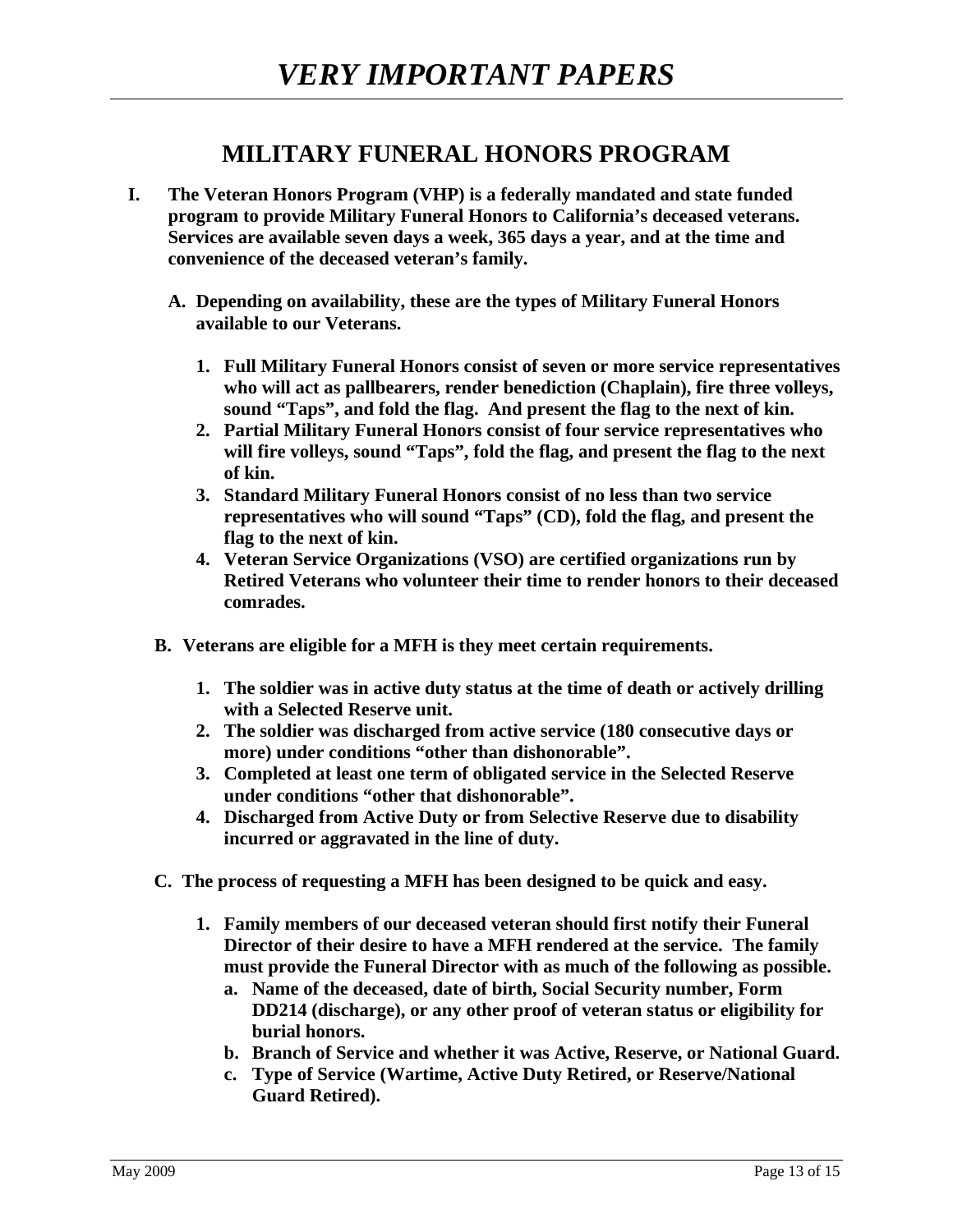- **d. Dates of Service.**
- **e. Special Awards or Medals (such as Medal of Honor and/or Purple Heart).**
- **2. Once the Funeral Director has the necessary information then he/she will contact the Casualty Area Command for their particular district.** 
	- **a. The United States Army Casualty Action Center for deceased soldiers within Northern and Central California (above Fresno) is located at Fort Lewis (CAC) Building 2025, Fort Lewis, Washington 94833. Tel: (888) 634-7496 and (253) 967-0074**
	- **b. The United States Army Casualty Action Center for deceased soldiers within Southern California (including Fresno) is at Fort Huachuca (CAC), Attn: AT@s-AGO-C, Fort Huachuca, AZ 85613. Tel: (800) 248-0759 and (520) 533-2229.**
	- **c. The United States Navy Action Center for deceased sailors within all of California is in San Diego. The contact number is (800) 326-9631.**
	- **d. The United States Marine Corps Casualty Action Center for deceased Marines within all of California is in San Diego. Tel: (619) 542-5559.**
	- **e. The United States Air Force Casualty Action Center for deceased airman within all of California is at Travis Air Force Base, Fairfield. Tel: (800) 819-7250 and (707) 424-2106.**
	- **f. The United States Coast Guard Action Center for deceased sailors within all of California is in Seattle, WA. Tel: (206) 217-6400 and (510) 437-3079.**
- **3. Once respective Casualty Area Command (CAC) has been notified and provided documentation by the Funeral Director it quickly assigns the mission to the Veteran Honors Program (VHP).**
- **II. The Veteran Honors Program was officially established on 01 July 2002 with 21 fulltime members broken down into eight teams and a Headquarters element. These 21 representatives are financed and equipped by the State of California.** 
	- **A. There are five, two-soldier teams located in five separate regions of California. Each VHP Team is a self sufficient entity trained and equipped to conduct funeral missions in their assigned area:** 
		- **1. Team One Sacramento**
		- **2. Team Two Fresno**
		- **3. Team Three Long Beach**
		- **4. Team Four Riverside**
		- **5. Team Five San Diego**